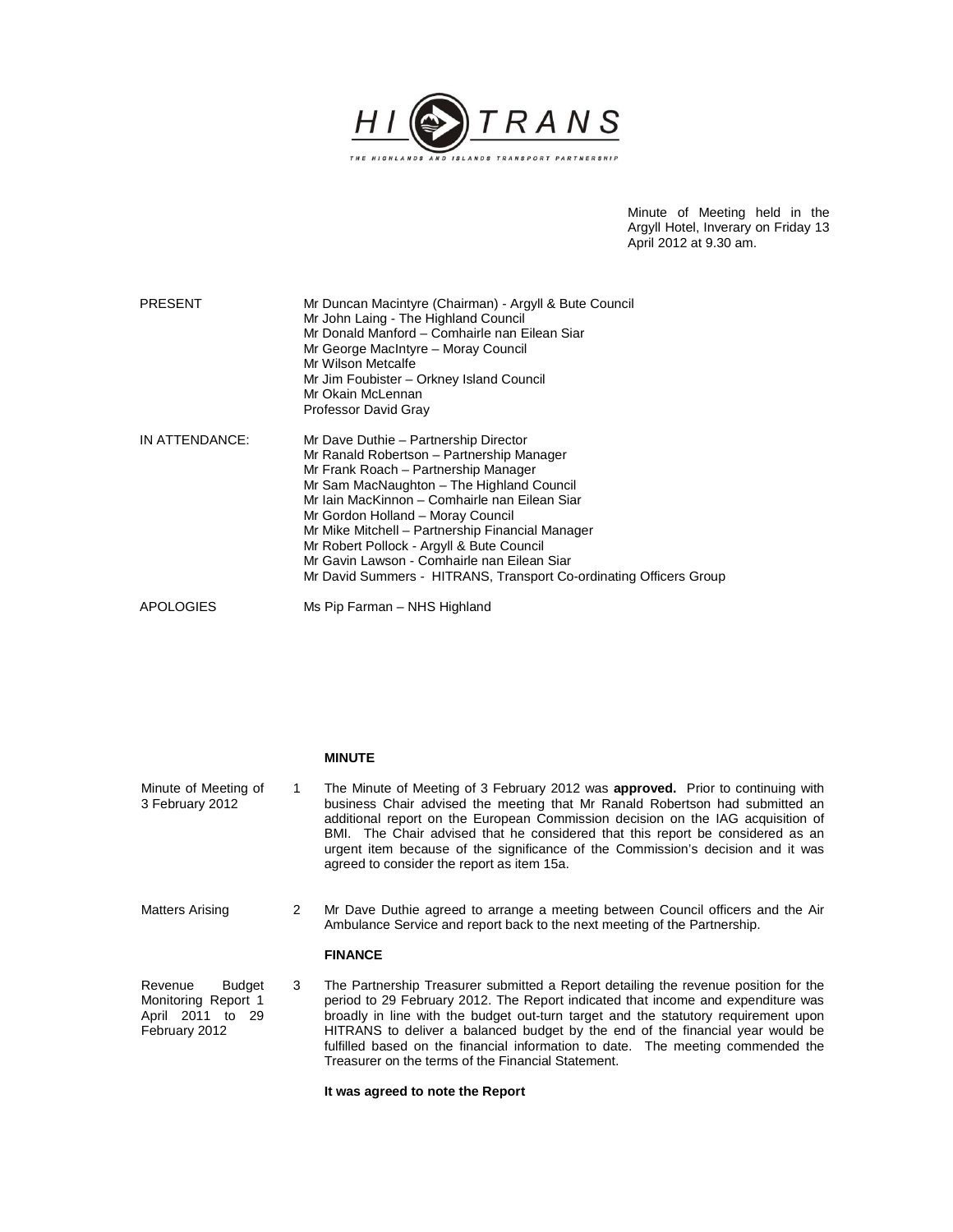| Annual Audit Plan<br>2011/12                                  | 4 | Ms Margret Bruce of Audit Scotland spoke to the terms of the Report detailing the<br>Annual Audit Plan 2011/12. The Report stated that the Audit had focused on the<br>identification and assessment of the key challenges and risks facing the Partnership<br>and achieving the business objectives. The Report summarised the specific<br>governance and other risks which may affect the financial state of the Partnership<br>and set out the audit work which Audit Scotland would undertake to reflect these. |
|---------------------------------------------------------------|---|---------------------------------------------------------------------------------------------------------------------------------------------------------------------------------------------------------------------------------------------------------------------------------------------------------------------------------------------------------------------------------------------------------------------------------------------------------------------------------------------------------------------|
|                                                               |   | The Chair thanked Ms Bruce for the terms and lay out of the report.                                                                                                                                                                                                                                                                                                                                                                                                                                                 |
|                                                               |   | After discussion the report was agreed.                                                                                                                                                                                                                                                                                                                                                                                                                                                                             |
|                                                               |   | <b>CONSULTATION</b>                                                                                                                                                                                                                                                                                                                                                                                                                                                                                                 |
| Draft Ferries Plan<br>Consultation<br><b>HITRANS Response</b> | 5 | Mr Ranald Robertson submitted a Report detailing the response prepared on behalf<br>of HITRANS to the Scottish Government's Draft Ferries Plan Consultation. The<br>response to the consultation made strategic comments and recommendations of what<br>HITRANS would like to see included in the final ferries plan.                                                                                                                                                                                               |
|                                                               |   | It was agreed to                                                                                                                                                                                                                                                                                                                                                                                                                                                                                                    |
|                                                               |   | (1) note the report; and<br>(2) approve the response submitted by HITRANS to the Draft Ferries Plan<br><b>Consultation.</b>                                                                                                                                                                                                                                                                                                                                                                                         |
| Rail 2014 Franchise<br>Consultation                           | 6 | Mr Frank Roach submitted a Report detailing the response submitted on behalf of<br>HITRANS to Transport Scotland's Rail 2014 Public Consultation.                                                                                                                                                                                                                                                                                                                                                                   |
|                                                               |   | The meeting commended Mr Roach on the terms of the report.                                                                                                                                                                                                                                                                                                                                                                                                                                                          |
|                                                               |   | It was agreed to note the Report.                                                                                                                                                                                                                                                                                                                                                                                                                                                                                   |
| DfT Heavy Goods<br>Road<br>Charging<br>Consultation           | 7 | Mr Dave Duthie submitted a Report in relation to the Department for Transports<br>consultation on proposals for charging heavy goods vehicles for use of public roads.<br>The Report indicated that it was proposed that HITRANS would input into a joint<br>Regional Transport Partnership response to the consultation document.                                                                                                                                                                                  |
|                                                               |   | It was agreed to:                                                                                                                                                                                                                                                                                                                                                                                                                                                                                                   |
|                                                               |   | (1)<br>note the report; and                                                                                                                                                                                                                                                                                                                                                                                                                                                                                         |
|                                                               |   | approve HITRANS input to the joint RTP response to the Consultation to<br>(2)<br>be submitted with sign off of the final document to be approved by the                                                                                                                                                                                                                                                                                                                                                             |

**Chair under delegated powers.**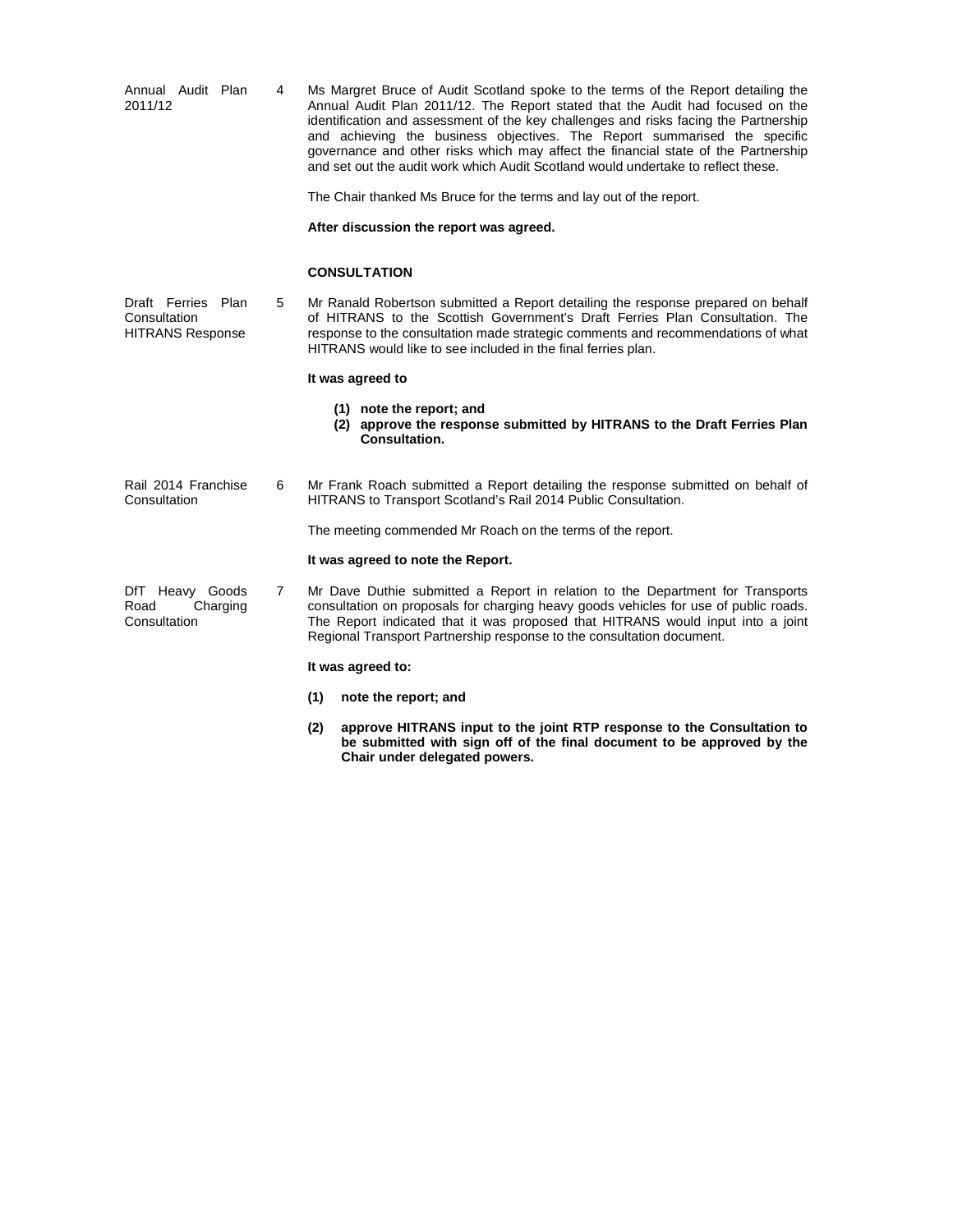#### **RESEARCH AND STRATEGY DELIVERY**

Research/Strategy Development Programme for 2011/12 – March 2012 Review 8 Mr Dave Duthie submitted a Report detailing progress in relation to the Research and Development Programme 2011/12. The Report updated the Programme to reflect commitments made and change in priorities and funding opportunities identified since the last programme review. The Report stated that the Permanent Advisors had reviewed progress, priorities and the level of available funding for work which could be undertaken within the financial year. The intention of the revisions detailed in the Report was to focus expenditure on actions which would support the Scottish Government and Local Authorities in delivering the Government's overall purpose of sustainable economic growth by supporting transport improvements and deliver HITRANS Regional Strategy.

## **It was agreed to note the Report.**

- Rail Franchise 2014 Research 9 Mr Frank Roach presented the series of findings from the research undertaken by HITRANS to support rail service improvements through the 2014 Rail Franchise. The Chair thanked Frank Roach or the Presentation.
- Ferry Reservation System Monitoring Report 10 Mr Ranald Robertson submitted a Report in relation to the Ferry Service Reservation System Monitoring Report which had been undertaken on behalf of HITRANS by Reference Economic Consultants. The Report detailed the findings of the study together with actions that could help address capacity constraints on routes in the study area

# **It was agreed to note the Report.**

Conon Bridge Station Up-Date 11 Mr Frank Roach submitted a Report providing Members with an update on proposals for Conon Bridge Station.

#### **It was agreed to note the Report.**

# **EUROPEAN PROJECTS**

TransTrourism Giant Puffin-JourneyGenie Up-Date 12 Mr Frank Roach submitted a Report in relation to the JourneyGenie website proposal. The Report stated that the JourneyGenie website would be ready for launch in early Summer 2012. A stakeholder event would be held in May 2012 to demonstrate the product to all partners and would be followed by presentation to HITRANS at its Partnership Meeting in June 2012.

### **It was agreed to note the Report.**

Food Post: Lifting the Spirit 13 Mr Frank Roach submitted a Report providing an update on progress with the Food Port Project. The project brings partners together from six North Sea countries to find practical solutions to prove the efficiency, effectiveness and sustainability of the food supply chains, develop green transport corridors for food products between regions around the North Sea.

#### **It was agreed to:**

- **(1) note the Report; and**
- **(2) approve £50,000 funding for the project in the 2012-13 Business Plan**